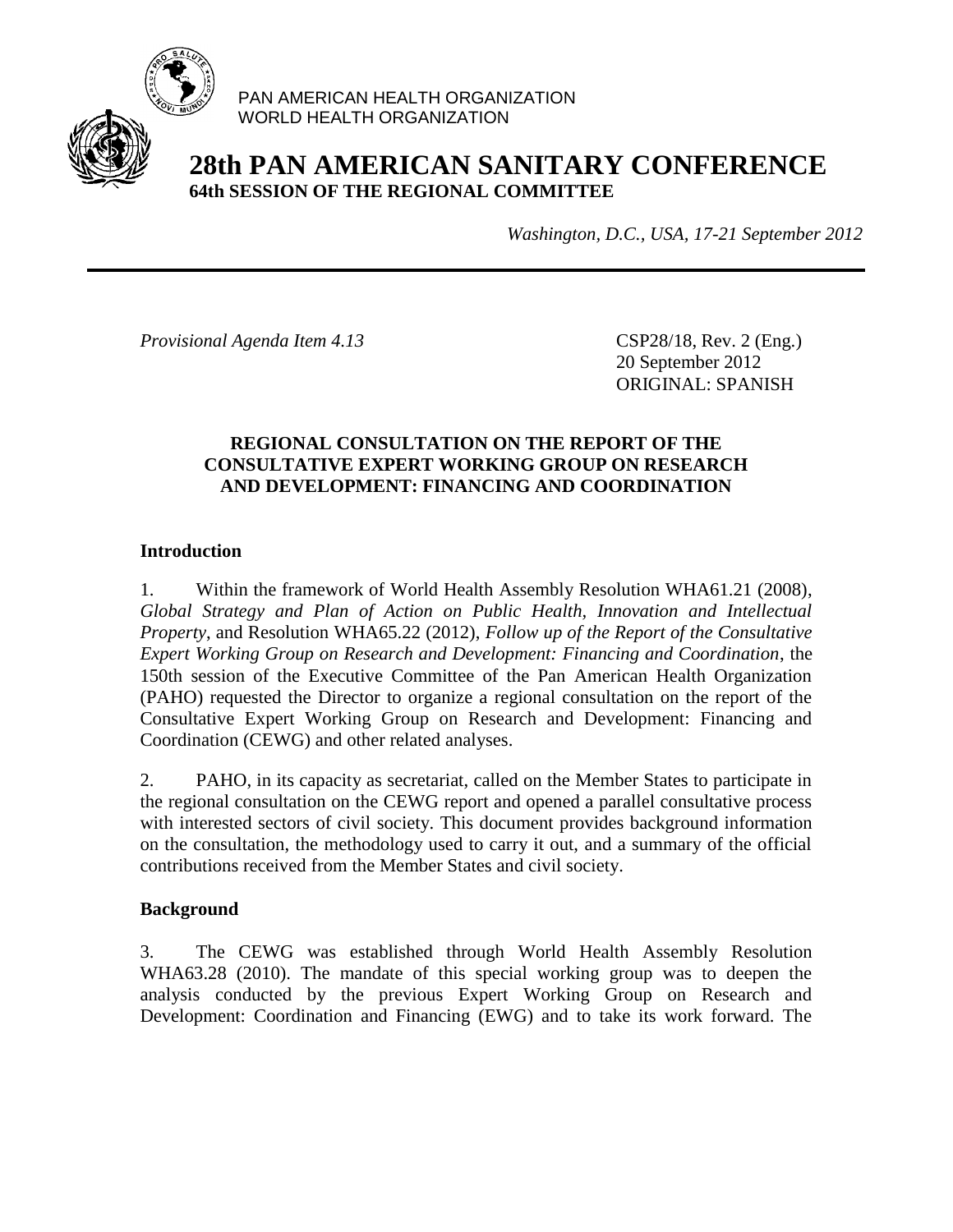report describes how the CEWG was established, its mandate, and the methodology adopted by the group of experts. $<sup>1</sup>$ </sup>

4. During the process in which the CEWG was established, a number of key milestones were highlighted reflecting the ongoing concern of Member States at the regional and international levels with regard to deficiencies in the mechanisms for funding and coordinating research and development activities to ensure access to needed health technologies and products in developing countries, especially for the most vulnerable sectors.

5. The Commission on Intellectual Property Rights, Innovation and Public Health (CIPIH) was created in 2003 by Resolution WHA56.27. Its work led to the formation of the Intergovernmental Working Group on Public Health, Innovation and Intellectual Property in 2006 (Resolution WHA59.24) and culminated in the Member States' approval of the Global Strategy and Plan of Action on Public Health, Innovation and Intellectual Property in 2008 (Resolution WHA61.21).

6. The countries of the Region have played an active role in the negotiations leading to the approval of the global mandates and the establishment of the working groups. The commitment of the PAHO Member States is reflected in a series of complementary resolutions whose aim is to improve access to medicines in the Region. The resolutions on expanding treatment and improving access to medicines were key precursors to the adoption in 2008 of Resolution CD48.R15, *Public Health, Innovation, and Intellectual Property: A Regional Perspective*, which provides the framework for PAHO's cooperation activities as well as cooperation among stakeholders in the Member States in the implementation of the Global Strategy and Plan of Action on Public Health, Innovation and Intellectual Property. PAHO's 49th Directing Council complemented these actions through the adoption of Resolutions CD49.R10, *Policy on Research for Health,* and CD49.R19, *Elimination of Neglected Diseases and Other Poverty-Related Infections*. The Region has converted political willingness expressed in these resolutions into concrete action. Progress report CD51/INF/5, presented at the 51st Directing Council, summarizes the main achievements and progress in implementing the global strategy and regional plan of action.

7. Taking the findings of the previous Expert Working Group (EWG) and the analysis of research, financing and coordination as its starting point, the CEWG evaluated 109 proposals reviewed by the EWG and 22 new contributions, using clearly defined and transparent criteria. The proposals were divided into 15 groups and, based on the results of the evaluation, categorized as: (a) proposals that most closely met the criteria set, (b)

 $\overline{\phantom{a}}$ <sup>1</sup> Research and Development to Meet Health Needs in Developing Countries: Strengthening Global Financing and Coordination: Report of the Consultative Expert Working Group on Research and Development: Financing and Coordination; WHO, 2012.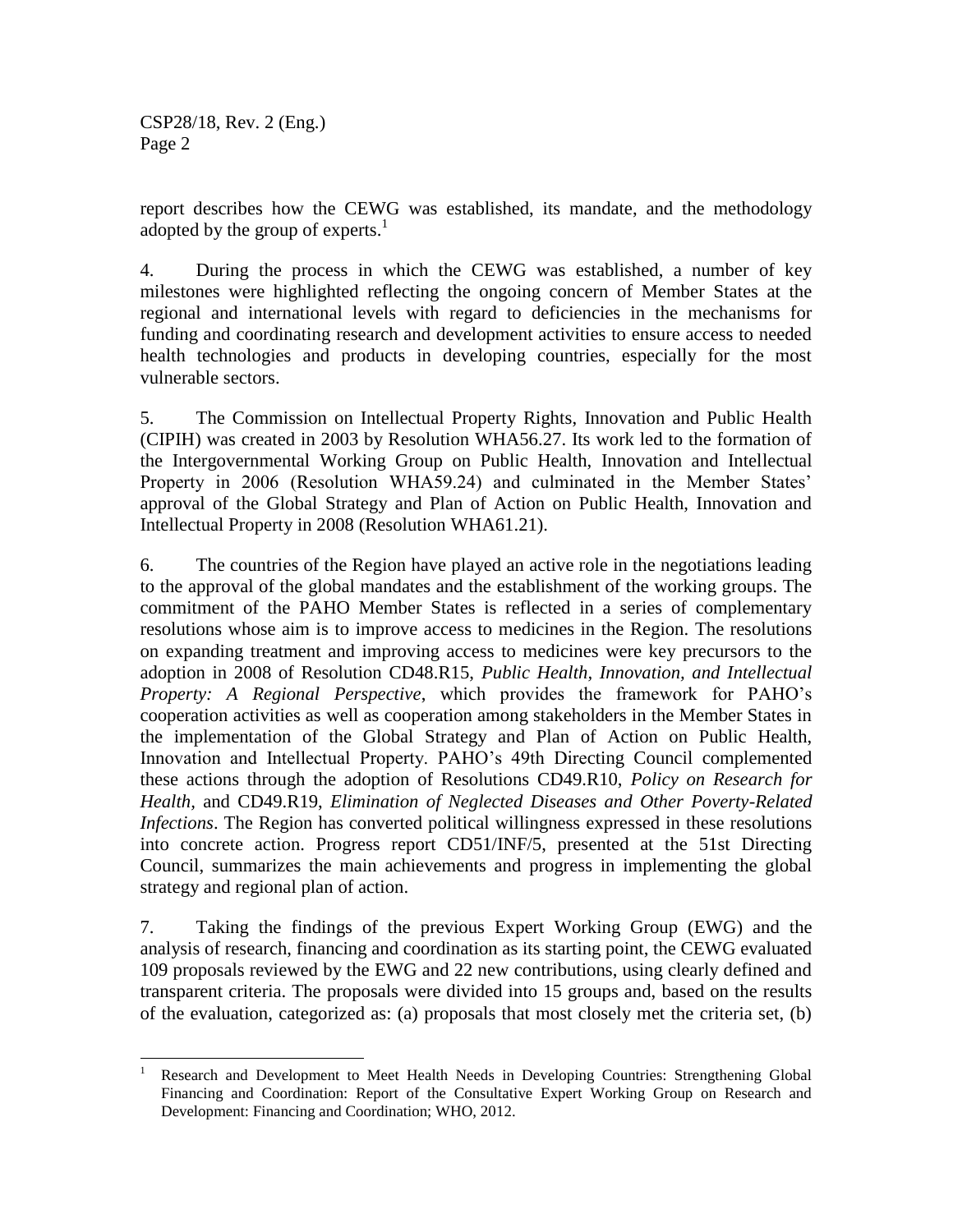proposals that, notwithstanding their potential benefits and disadvantages, were not considered relevant to CEWG's mandate, and (c) proposals that in the judgment of the CEWG least met its criteria. The CEWG issued a series of key recommendations with regard to the implementation of the proposals as well as next steps they considered most appropriate.

8. Through Resolution WHA65.22, the 2012 World Health Assembly welcomed the CEWG report and, among other things, urged Member States to hold consultations involving stakeholders, and the regional committees to "discuss at their 2012 meetings the report of the CEWG in the context of the implementation of the global strategy and plan of action on public health, innovation and intellectual property in order to contribute to concrete proposals and actions." The resolution also requests the Director-General to hold an open-ended meeting of the Member States to analyze the report and the feasibility of the recommendations proposed by the CEWG with a view to including follow-up of the CEWG report as a substantive item at the Sixty-sixth World Health Assembly. WHO is planning this meeting for November 2012.

# **Methodology**

9. In order to respond rapidly and efficiently to the request from the Executive Committee to hold a regional consultation, the Pan American Sanitary Bureau (the Bureau), through the PAHO/WHO Representative Offices, requested the Member States to designate focal points to participate in the consultation on behalf of their countries.

10. PAHO opted to organize the consultation through the Regional Platform on Access and Innovation for Health Technologies (PRAIS). This platform provides tools to link virtual communities of practice, enabling people and institutions to work together. In order to facilitate the process, a community of practice was created exclusively for the focal points designated by the health authorities and the Bureau.

11. The consultation with the countries began with a virtual meeting held on 25 July 2012, in which the Bureau presented background information, explained the methodology for the consultation, and launched the community of practice, in which the main documents and key information were made available. The Bureau also posed four basic questions to guide country input (see Annex). On the basis of these four questions, countries were requested to upload their contributions to PRAIS so that all participants could readily have access to them.

12. In order to encourage all stakeholders to participate, PAHO organized a parallel open consultation that promoted the active participation of civil society, disseminated via listserv and a number of regional and global networks. The civil society consultation was conducted in a similar fashion to that of the Member States, but without the requirement that each stakeholder be represented. The consultation was held through a virtual meeting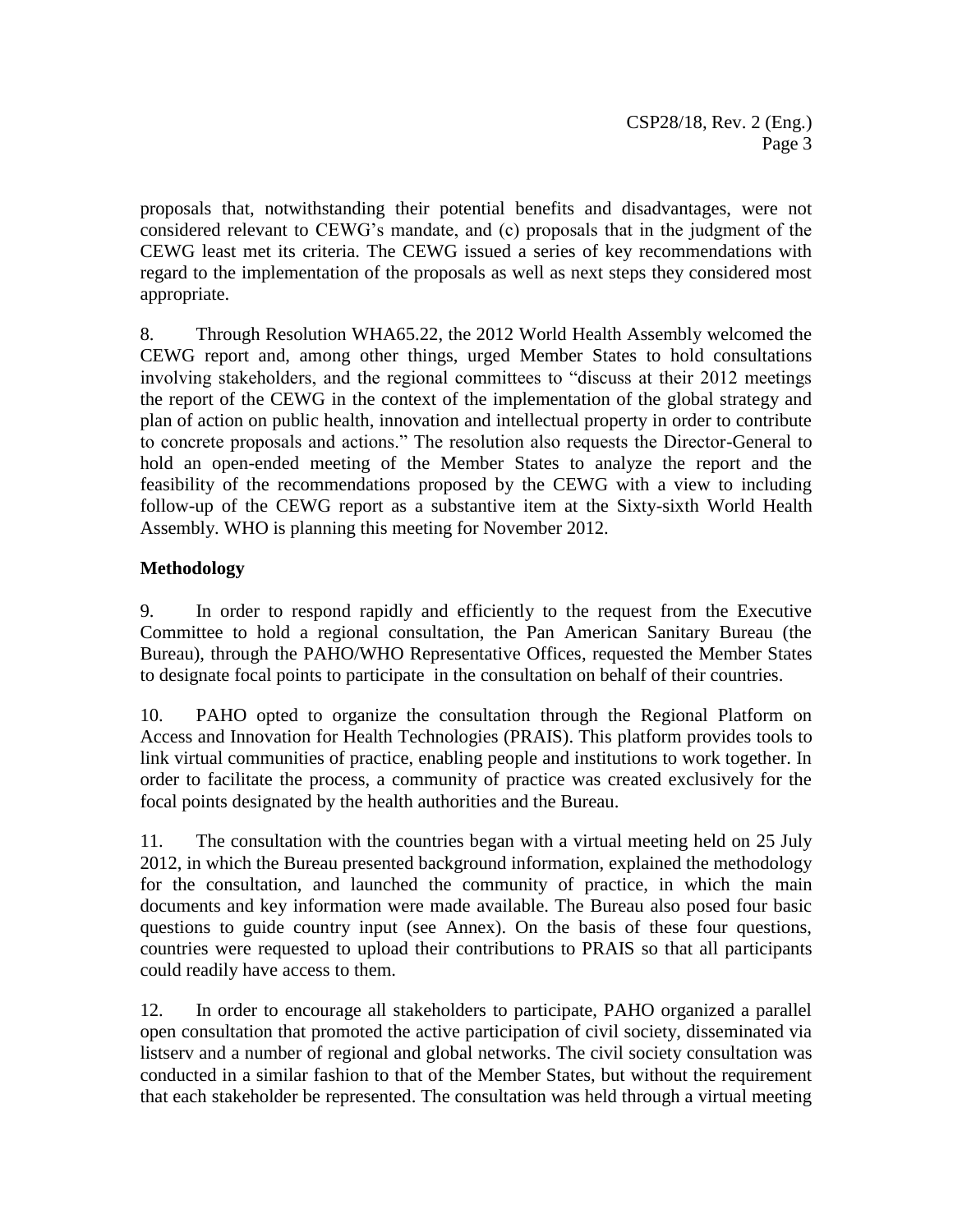with participants from different organizations. The community of practice for civil society is freely accessible and will facilitate ongoing interaction among the stakeholders involved.

13. The inclusion of additional questions by some Member States was a subject of discussion. Some countries wanted to include other, more specific questions on the proposal for the binding agreement. Others considered these questions too specific and premature for this stage of the process. The additional questions (see Annex) were uploaded to the PRAIS. The Bureau requested that countries respond to the more general questions in the guide, and provided the option for countries to respond to the additional questions if they so wished.

14. The consultation ran from 25 July to 9 August 2012. However, due to the numerous requests received, the Bureau extended the deadline to 17 August.

### **Results of the consultation**

#### *General observations on contributions received from the Member States*

15. Twenty-four health authorities designated focal points for the consultation, who received support from the PAHO Representative Offices in the countries. As of 17 August,  $12$  countries<sup>2</sup> had uploaded contributions to the PRAIS. Several countries informed PAHO that the regional consultation had promoted discussion at the national level. In some cases, the inability to hold national consultations prevented countries from providing input to the regional consultation process. However, Barbados discussed the CEWG report during a national consultation in order to prepare its official contribution.

16. The countries expressed their satisfaction with the CEWG report and the call for the international community to promote greater financing and coordination to foster research and development activities geared to Type II and Type III diseases and the specific needs of developing countries for Type I diseases.

17. The countries considered the applicability of the alternatives proposed by the CEWG within the context of the diversity of their societies, considering customs and traditions that provide the framework of social responsibility for the different stakeholders involved. The importance of considering the applicability of the CEWG proposals to the unique national context was underscored, since some of the proposals considered less suitable by the CEWG were considered more suitable by some countries and vice versa. Each country would therefore need to evaluate the different proposals and determine their feasibility.

 $\overline{2}$ <sup>2</sup> Argentina, Barbados, Bolivia, Brazil, Canada, Colombia, Cuba, Ecuador, El Salvador, Trinidad and Tobago, United States, and Uruguay.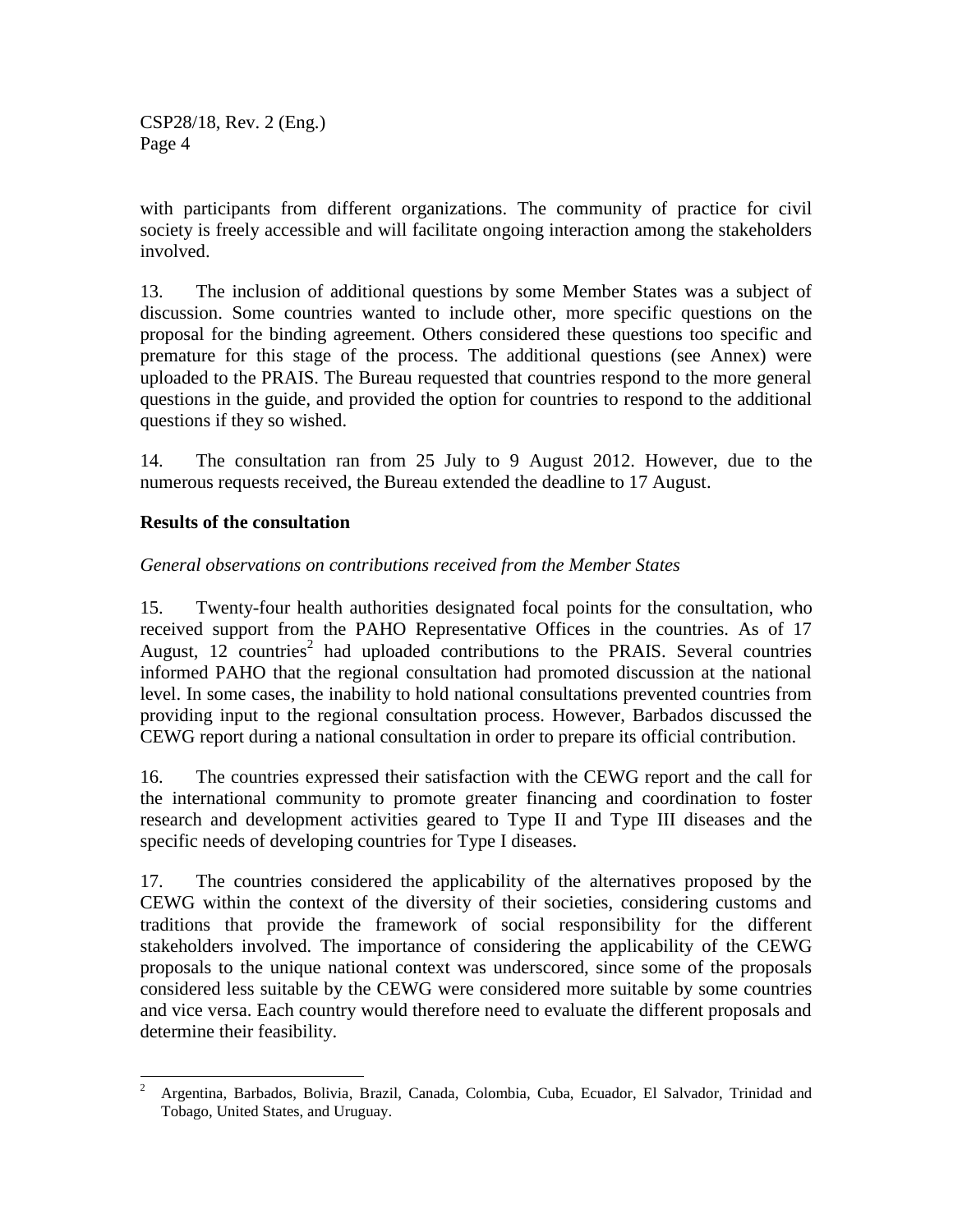18. The transition from "developing country" to "higher-income country" was a matter of concern for some of the participating countries when considering measures that mainly benefitted lower-income countries. It was noted that while in many cases countries had achieved a higher level of economic development, some of those countries continue to face important challenges and vulnerabilities.

# *National, subregional, and regional initiatives*

19. The consultation facilitated information gathering on national, subregional, and regional initiatives that coincide with the proposals issued in the CEWG report and represent valuable experiences within the specific context of the Region of the Americas.

20. The countries underscored the importance of the subregional mechanisms in processes to promote governance, coordination, and financing of research and development. The Andean Health Agency/Hipólito Unanue Agreement (ORAS-CONHU) has promoted the Andean Medicines Policy and the Health Technology Assessment Policy to improve governance and access to health technologies in the subregion. Through a series of resolutions, the Union of South American Nations (UNASUR) countries have demonstrated their commitment to promoting research, the development and production of active pharmaceutical ingredients, and medicines that meet the needs of the countries of the Region.<sup>3</sup> UNASUR has specifically analyzed the recommendations in the CEWG report, advocated for the formation of this expert group, recognized the work of the group, and supported the proposal for the binding agreement during the Sixty-fifth World Health Assembly. Through CARICOM and specifically through TECHPHARM and other subregional initiatives, Caribbean countries promote the strengthening of regulatory capacity and harmonization as a critical component of the strengthening of governance in the health technology sector. The subregion has other initiatives, such as the Caribbean Regional Drug Testing Laboratory, that improve access to quality medicines.

21. The countries stressed the importance of PAHO's revolving funds for the procurement of vaccines and strategic supplies, as well as the importance of networks of supply centers such as CARIPROSUM. Trinidad and Tobago also noted the mechanism for public procurement through the *National Insurance Property Development Company Limited*, the only state drug procurement mechanism, which guarantees prices that facilitate access not only to essential health technologies but also to innovative ones, an experience which could be of use for countries that are at a disadvantage in the marketplace.

22. Several countries pointed to regulatory harmonization and cooperation networks, such as the Pan American Network for Drug Regulatory Harmonization (PANDRH),

 $\overline{\phantom{a}}$ <sup>3</sup> UNASUR Health Resolutions 02/2009, 09/2009, 11/2010, 2/2012.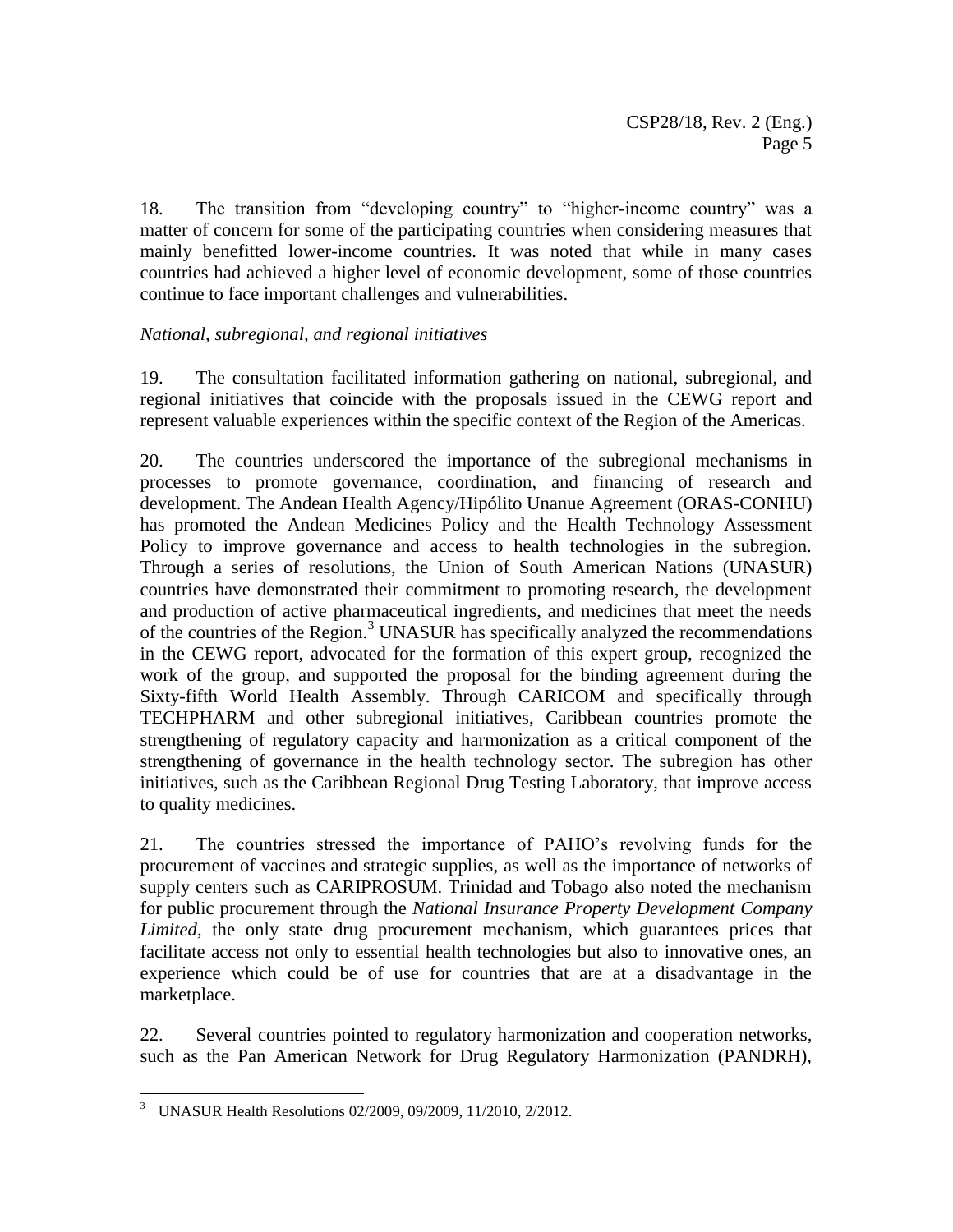acknowledging their impact in terms of strengthening regulatory capacity and regional cooperation and harmonization processes, as well as mechanisms that accelerate entry of and access to new products in the marketplace.

23. Argentina has joined global and regional initiatives that are consistent with the Doha Declaration and fall within the framework of the global strategy, especially within initiatives promoted by PAHO. Argentina has its National Science, Technology, and Innovation Plan 2012-2015 and it's Strategic Industrial Plan 2020, which are linked with the health sector through the Ministry of Health. In Argentina, sectoral funds support important and complex projects past the early phase of research, to generate, adapt, and transfer knowledge that can have real impact on production and at the social level. The National Agency for the Promotion of Science and Technology provides funding through nonreimbursable funds (Argentine Technology Fund [FONTAR] and the Trust Fund for Promotion of the Software Industry [FONSOFT]). Through tax credits, Argentina is seeking to improve systems and structures for manufacturing and enhance companies' capacity to innovate, creating technology platforms that serve as reference technology services centers through the vertical integration of groups devoted to research, development, and innovation.

24. Bolivia participated in the negotiations on the WHO global strategy and plan of action on this matter and is now promoting its implementation. The country also submitted several concrete proposals that were considered by the CEWG, such as analysis of the research and development treaty, patent pools, and the awarding of prizes as an alternative to patents.

25. Brazil uses advanced market commitments (AMCs) to create partnerships for production. This has resulted in the production of 33 products since 2009 (28 medicines, three vaccines, an intrauterine device, and a rapid test), an initiative involving 35 partners (including 10 national public manufacturers and 22 national and international private manufacturers) targeting 12 groups of diseases. Brazil's experience in creating public and private partnerships that promote health research with a social impact has aroused international interest. The national industrial complex increases access to products and promotes price reductions, providing an indirect solution to the lack of research and development funding for diseases that mainly affect developing countries. From 1997 to 2007 Brazil applied an indirect tax on financial transactions known as the Provisional Levy on Financial Movements (CPMF), designed to finance the cost of public health, social security, and the Fund to Fight and Eradicate Poverty. Brazil contributed to the development of the patent pool for antiretroviral medicines, to facilitate access to medicines, although the geographical clauses in this mechanism prevent many developing countries from benefitting from it.

26. Canada reported that it participates in numerous activities related to the CEWG proposals, including capacity building and technology transfer; open research,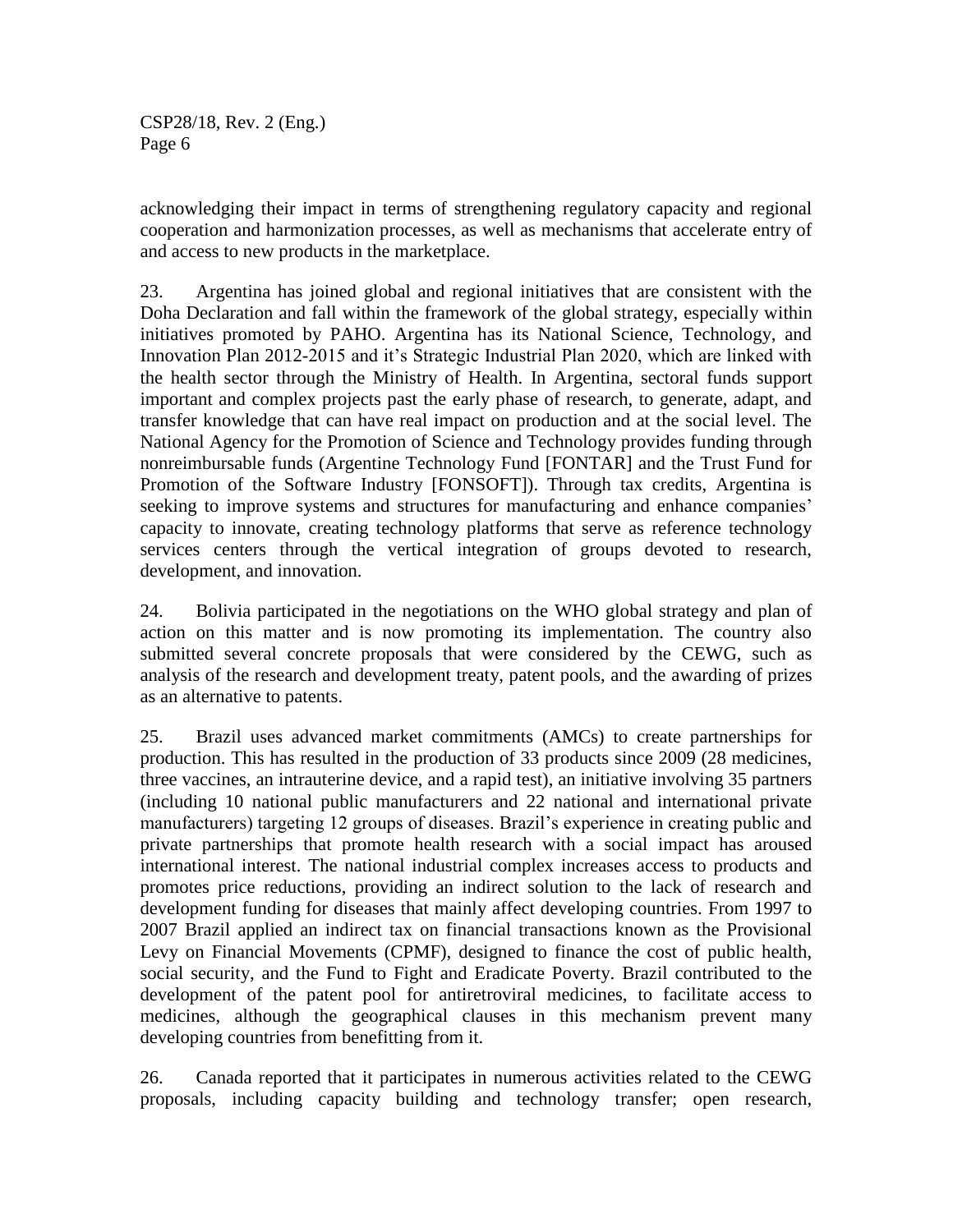development, and innovation systems; direct subsidies to small and medium-sized enterprises; and procurement agreements. Through the Canadian International Development Agency (CIDA) and Grand Challenges Canada (Can \$225 million in five years), health projects and innovation are funded in low- and medium-income countries that are working toward a solution to global health problems through initiatives such as the Stop TB initiative. The Global Health Research Initiative (renewed in 2012 for four years) currently funds initiatives in Chile, Colombia, Grenada, Honduras, and Jamaica to strengthen governance and conduct and use research that can improve public health. Since 2007, Canada has invested Can \$87 million to support national and international research, boost capacity in vaccine and policy development, and support community participation.

27. In Cuba, the State prioritizes health research, development, and innovation, investing a substantial portion of the budget in building scientific and technical capacity in health research and development. Emphasizing biotechnology and companies with a closed-loop approach, Cuba works to meet its health priorities. Furthermore, it uses an award system domestically to promote various research and development areas, and it has participated in the transfer of technology to other countries for high-cost products.

28. Ecuador is implementing initiatives with a focus on open research, development, and innovation, while El Salvador is already using an open source code policy for communication technologies and believes it important to promote this policy for health technologies.

29. In 2010, Uruguay's Ministry of Health joined the Ministerial Innovation Cabinet, a clear sign of the importance of steering research toward public health. Through a project tender mechanism, the country's National Research Agency is responsible for funding most of the research, development, and implementation carried out in the public sphere.

30. The United States has met the research and development funding goal recommended by the CEWG. Federal health agencies contribute approximately 45% of the total global research, development, and innovation budget, and 70% of government contributions. The National Institutes of Health fund 40% of the total global research, development, and innovation budget for neglected tropical diseases. The government was involved in the development of 24 of the 45 products introduced between 2000 and 2010 and is supporting 200 of the 365 products currently in development, such as malaria and HIV vaccines and new tuberculosis drugs. Some of the main U.S. initiatives are capacity building and voluntary technology transfer for mutual benefit, direct subsidies to small and medium-sized enterprises in developing countries, priority review vouchers, regulatory harmonization, product development partnerships, orphan drug legislation, and procurement agreements. At the regional level, the U.S. Agency for International Development (USAID) intends to support the Health Technology Assessment Network of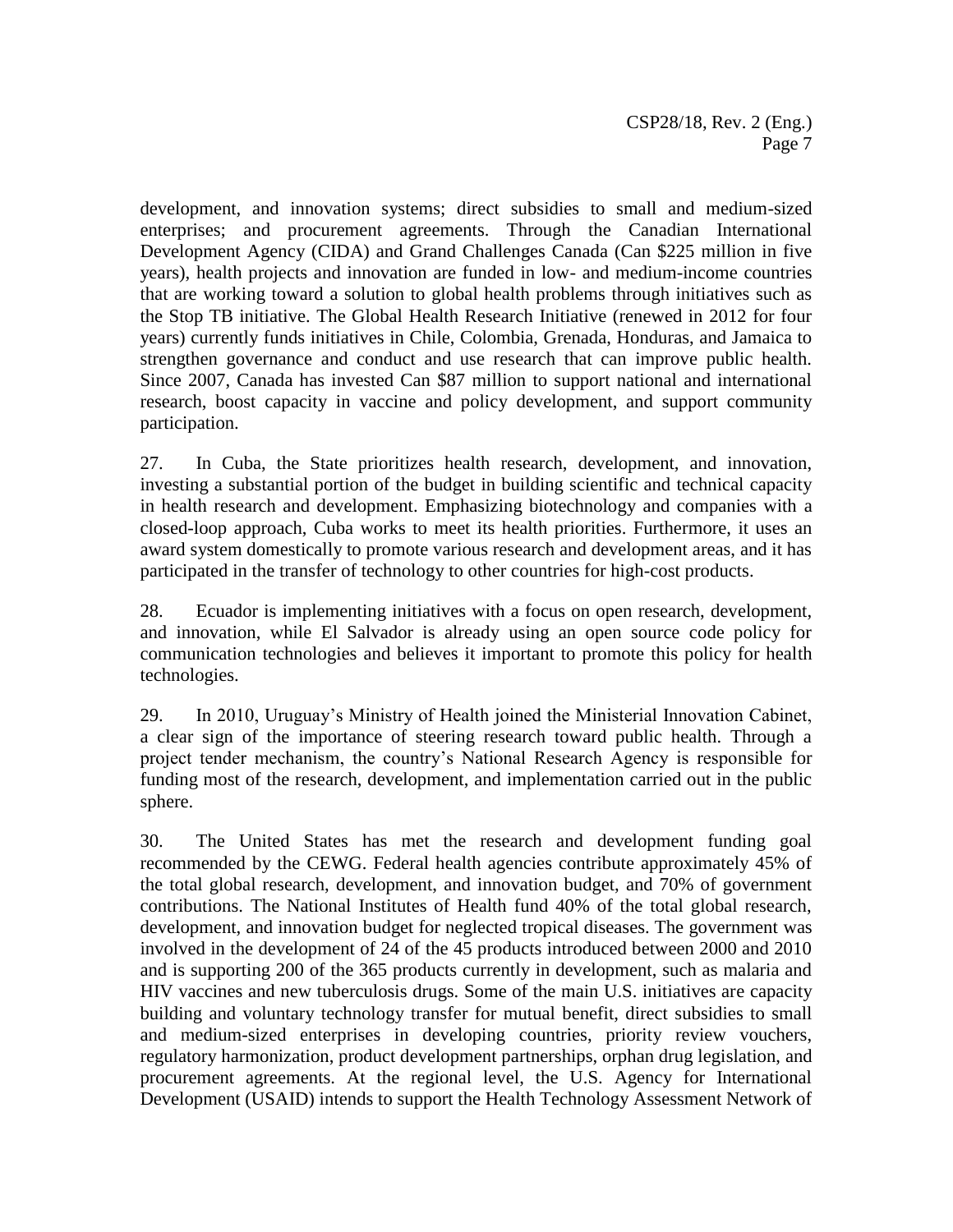the Americas (RedETSA), a regional network.

*Salient issues addressed in the regional consultation on the CEWG proposals*

31. Several Member States emphasized the importance of building capacity in research, development, innovation, and technology transfer with local and international resources from the public and private sector. The countries underscored the need to improve governance in developing countries so that they can manage all aspects of health innovation systems; this is key to supporting decision-making, priority setting, and the creation of an environment conducive to coordinating the sectors involved in the research, development, and innovation cycle. They also underscored the need to expand the scope of the research considered in this debate to include operational innovation as well as innovation in services to increase access and rational use of health technologies.

32. Some countries noted that regardless of the source, funding should be allocated to the creation and development of technical and scientific capacity, with specific objectives based on an evaluation of real needs and priority setting, employing statistical methodologies to evaluate the effectiveness of the intervention.

33. Another factor that should be taken into account is the strengthening and ongoing development of a nation's regulatory framework to guarantee the quality of products and their ready introduction to the market. Many countries noted the advantages of regulatory convergence initiatives based on national realities as a means of improving the diffusion and access to health technologies throughout the Region.

34. Some countries received the proposal for open approaches to research favorably, noting potential advantages over the traditional application of intellectual property rights. Some countries also emphasized contributions made toward eliminating impediments to research, development, and innovation, and noted the impact of delinking the price of a product from the cost of research, development, and innovation.

35. The idea of creating a global health research, development, and innovation observatory also elicited favorable comments. This was considered an attractive alternative for some countries, as it would be an independent mechanism that could provide scientific foundation for decision-making. For other countries, it could serve as a monitoring mechanism that would complement the implementation of a framework agreement on research, development, and innovation. Some countries also indicated the need to carefully analyze the governance and operational structure of this mechanism.

36. Prizes were also favorably considered because of the potential to dissociate product prices from the cost of research, development, and innovation. The need for the award components of the prize to be complementary rather than isolated was highlighted, as was the need to avoid competition among similar awards. The CEWG suggestion to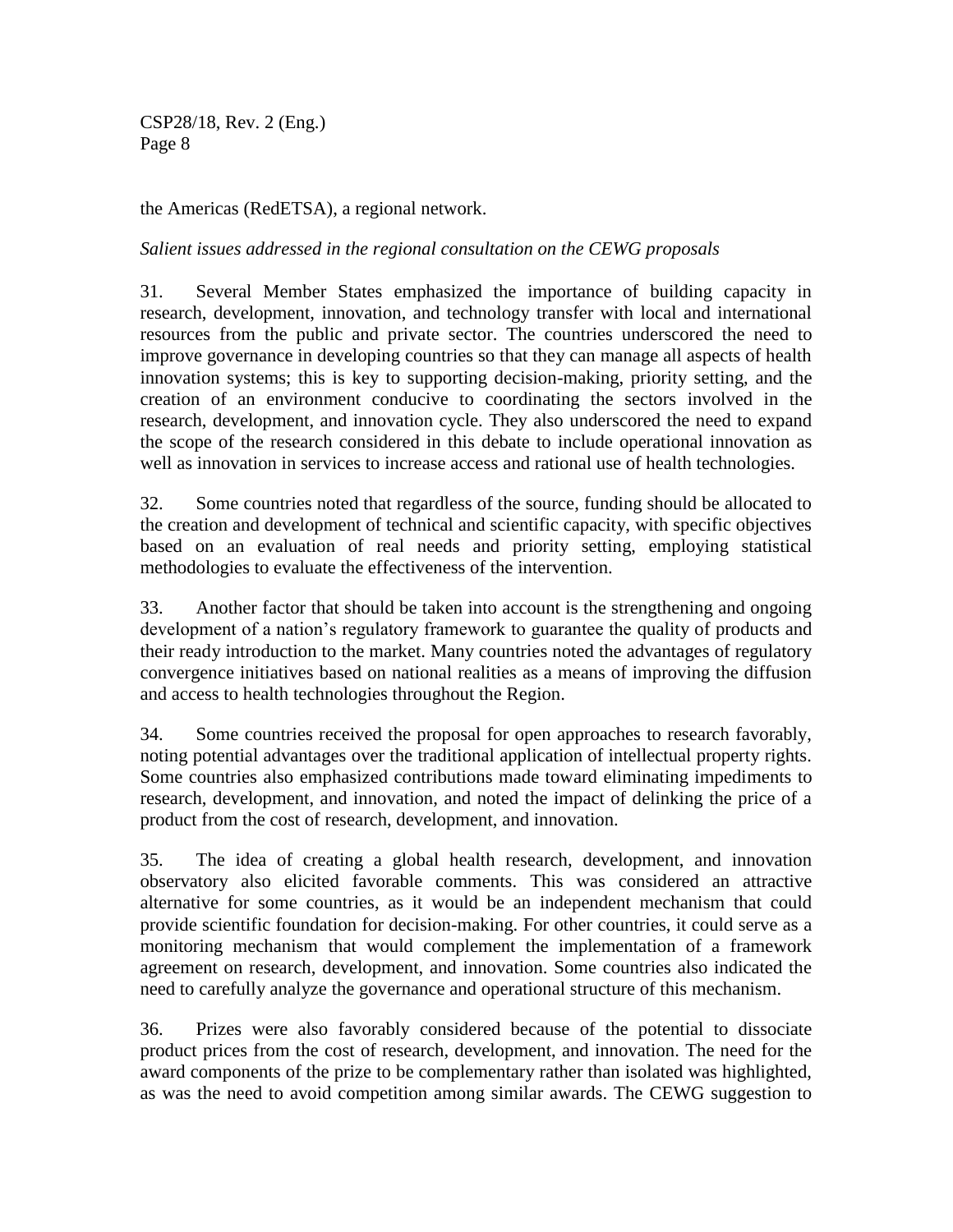develop a series of pilot projects based on prizes was favorably received by some countries.

37. The proposal for a global research and development framework or convention received mixed reviews. Some countries considered this proposal to be the one that would have the greatest impact, noting that an agreement like this should not be implemented in isolation but suggesting that it could provide a comprehensive framework that combines and guides the proposals considered relevant by the CEWG. They also noted that this mechanism could have the advantage of encouraging greater collaboration and efficient information exchange in order to prioritize science, technology, and innovation in a manner that is less asymmetrical to promote equitable access to health technologies. They felt that it should be established within the framework of the Doha Declaration and the Global Strategy and Plan of Action on Public Health, Innovation and Intellectual Property, because, from the perspective of countries likely to implement this framework, it could contribute to sustainability in research and equitable sharing of its benefits.

38. It was recognized that to be effective, this agreement should be global in scope and that the time necessary to achieve such an agreement could be considerable. Citing other major agreements as precedents, they recalled that Article 19 of the WHO Constitution provides for this type of agreement, and that the difficulties of negotiating and implementing such an accord should not prevent countries from agreeing on a framework in a priority public health area. Similarly, they noted the existence of international legal instruments that facilitate the signing of these types of agreements. Some countries thought that the treaty should contain instruments that dissociate the cost of research, development, and innovation from product price in order to improve access. They also emphasized that in the meantime, proposals that have a more immediate effect would have to be considered.

39. Other countries did not share the view that a mechanism such as a binding agreement is suitable for addressing research, development, and innovation priorities, and they expressed opposition to beginning negotiations. They thought that an agreement of this type would not be binding in practice and that the international community should direct its efforts to agreements that could have a more immediate effect. In particular, they were opposed to the agreement establishing a contribution equal to a fixed percentage of GDP, since financial goal-setting should not precede the definition of needs and expected results. Moreover, although increased funding is an objective shared by all, these countries maintain that a predefined percentage of 0.01% of GDP might not necessarily represent a sufficient level of financing for all the countries in the future.

40. The costs and difficulty of negotiating, implementing, and monitoring compliance with the treaty, as well as the lack of flexibility it would impose on countries whose situation is changing, were also cause for concern. Some thought that a voluntary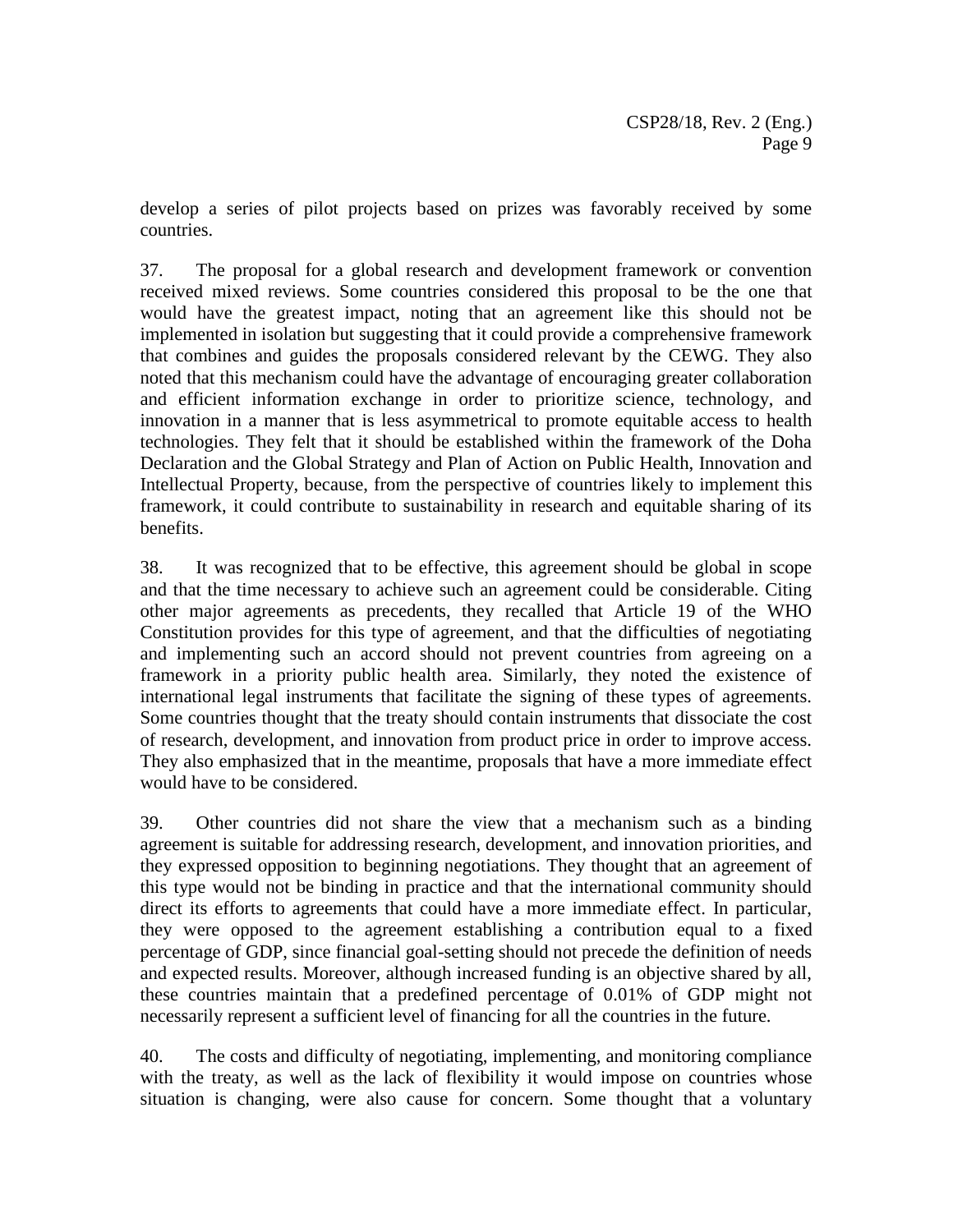contribution mechanism might be a more viable alternative.

41. Intellectual property rights were regarded as an incentive for the development of new health products, although insufficient to promote new products in non-commercially viable areas or to guarantee equitable access to health technologies. Some countries favorably viewed the patent pool proposal, since it could facilitate access to research results and technology transfer and improve access in countries still lacking productive capacity. However, other countries thought that this mechanism was not very important in this context, because it would not have an impact on funding and only some countries would benefit from it. There was agreement among some countries on the need to amend the clauses that provide the foundation for the current patent pools. Similarly, the removal of data exclusivity was viewed favorably by some of the participating countries, while transferable intellectual property rights and priority review vouchers were opposed by some Member States.

42. Some countries considered orphan drug legislation to be a feasible alternative but said that it currently tends to favor investment in rare, rather than neglected diseases, so they called for amendment of the relevant clauses.

43. Countries provided varied comments on the different funding mechanisms proposed. Direct subsidies to small and medium-sized enterprises were noted as a viable alternative to encourage entrepreneurship in developing countries. Special emphasis was placed on public-private strategies. Funding mechanisms viewed favorably by some countries included the establishment of pooled funds and increased donor funds. However, some countries without drug manufacturing capacity questioned the value at the national level of proposals that require such capacity for their implementation.

44. Some countries maintained that regardless of the financing mechanism, and especially if it means pooling funds, the mechanism should have specific objectives and timeframes for procurement of the products, meet specific needs, and be subject to periodic independent evaluation to verify its effectiveness. In addition, a proper analysis should consider the advantages of a single fund versus multiple funds that could allow donors greater flexibility and the definition of geographical objectives. At the same time, the participants agreed that whatever the mechanism, scientific progress depends on a peer review system, so that funds are channeled only to projects that demonstrate sufficient scientific merit, regardless of their origin.

45. Some countries thought that the various types of procurement agreements, including advanced market commitments, were suitable mechanisms for technology development, given the incentive they can offer for the manufacture and distribution of the products. Some contributions received mentioned the need to provide adequate product price guarantees.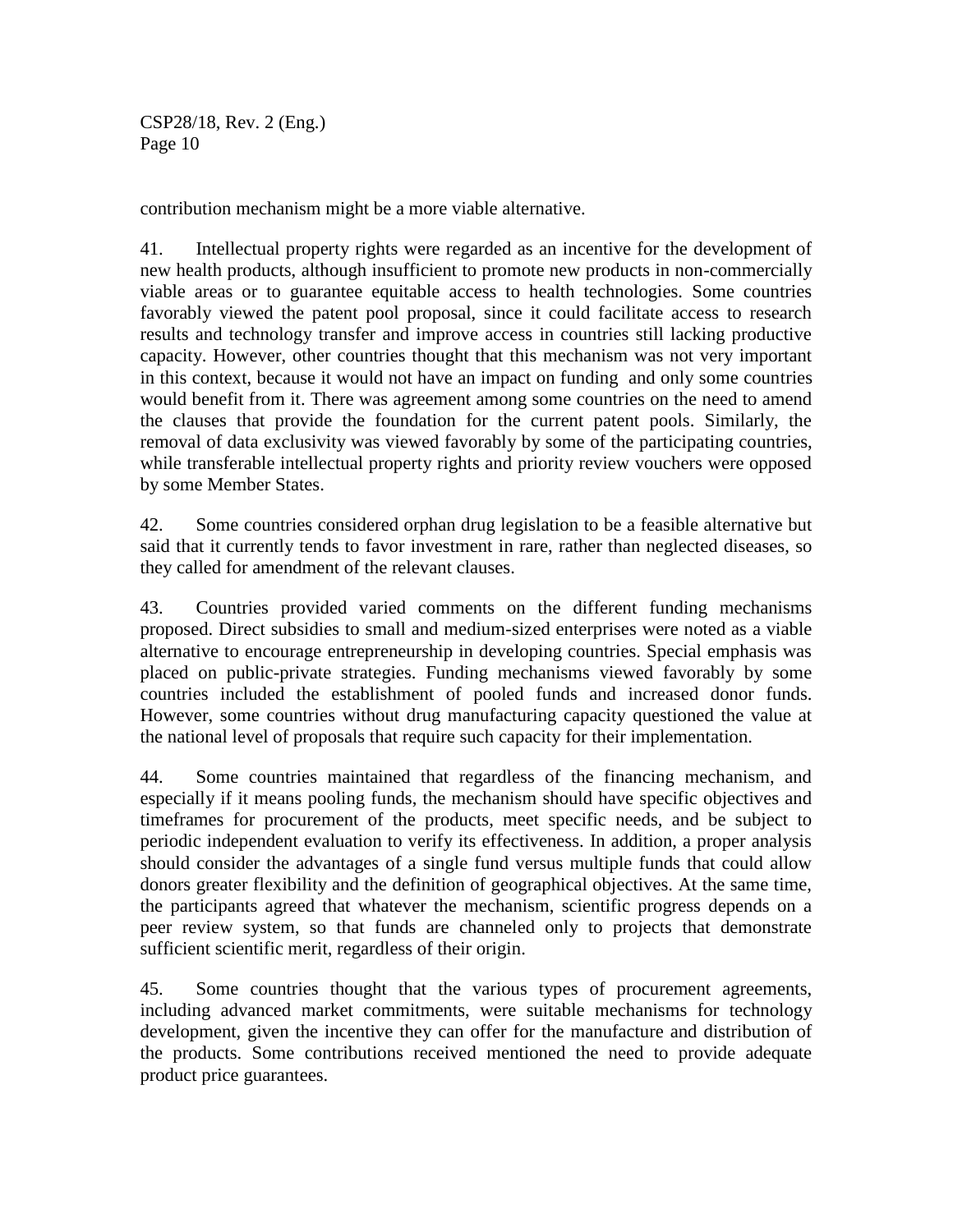46. Some countries considered taxes on repatriated earnings by the pharmaceutical industry a way to fund part of health technology research and development for the treatment of Type II and Type III diseases and believed that this could also have a positive impact on transfer pricing practices, although this mechanism should be analyzed in relation to fiscal mechanisms in each country.

### *Civil society input*

 $\overline{\phantom{a}}$ 

47. There were 36 participants in the community of practice and seven contributions were received on behalf of civil society organizations.<sup>4</sup> Some of the contributions noted that the very short deadline for submitting comment for the consultation presented a challenge and that the methodology did not include opportunities for discussion and dialogue.

48. The organizations' comments reflected general agreement with the CEWG report and revisited several of the issues that the countries had considered important. Their input can be found under "Communities" on the Regional Platform on Access and Innovation for Health Technologies (PRAIS, [www.paho.org/prais\)](http://www.paho.org/prais) in a community of practice called "CEWG Consulta Sociedad Civil/CEWG Civil Society Consultation." Highlighted below is a summary of the comments received.

49. The participants considered that the limited availability and access to health technologies required for treating patients in vulnerable situations or suffering from neglected diseases are a direct consequence of the current system for medical innovation. Unless existing research, development, and innovation systems are improved, millions of people will continue to have unmet needs and the cost of health care will continue to rise unsustainably. These participants suggested that a research, development, and innovation system based on public health needs rather than market incentives is absolutely necessary.

50. The participants underscored that higher spending on research, development, and innovation has not translated into more treatment options for patients and that the number of new molecules discovered has been very low in recent decades. Existing intellectual property systems allow patents to be acquired for products that are not innovative through simple modifications of the products, a factor that limits access to technologies.

51. Governments play a critical role in financing solutions to the health problems of the most vulnerable populations. Ninety percent of all research, development, and innovation funding for neglected tropical diseases comes from public sources and

<sup>4</sup> Universities Allied for Essential Medicines (UAEM), Alianza LAC-GLOBAL por el acceso a medicamentos, Knowledge Ecology International (KEI), Global Health and Technology Access, Duke University, Drugs for Neglected Diseases (DNDi), Grupo de Trabalho sobre Propiedade Intelectual (GTPI), Doctors without Borders.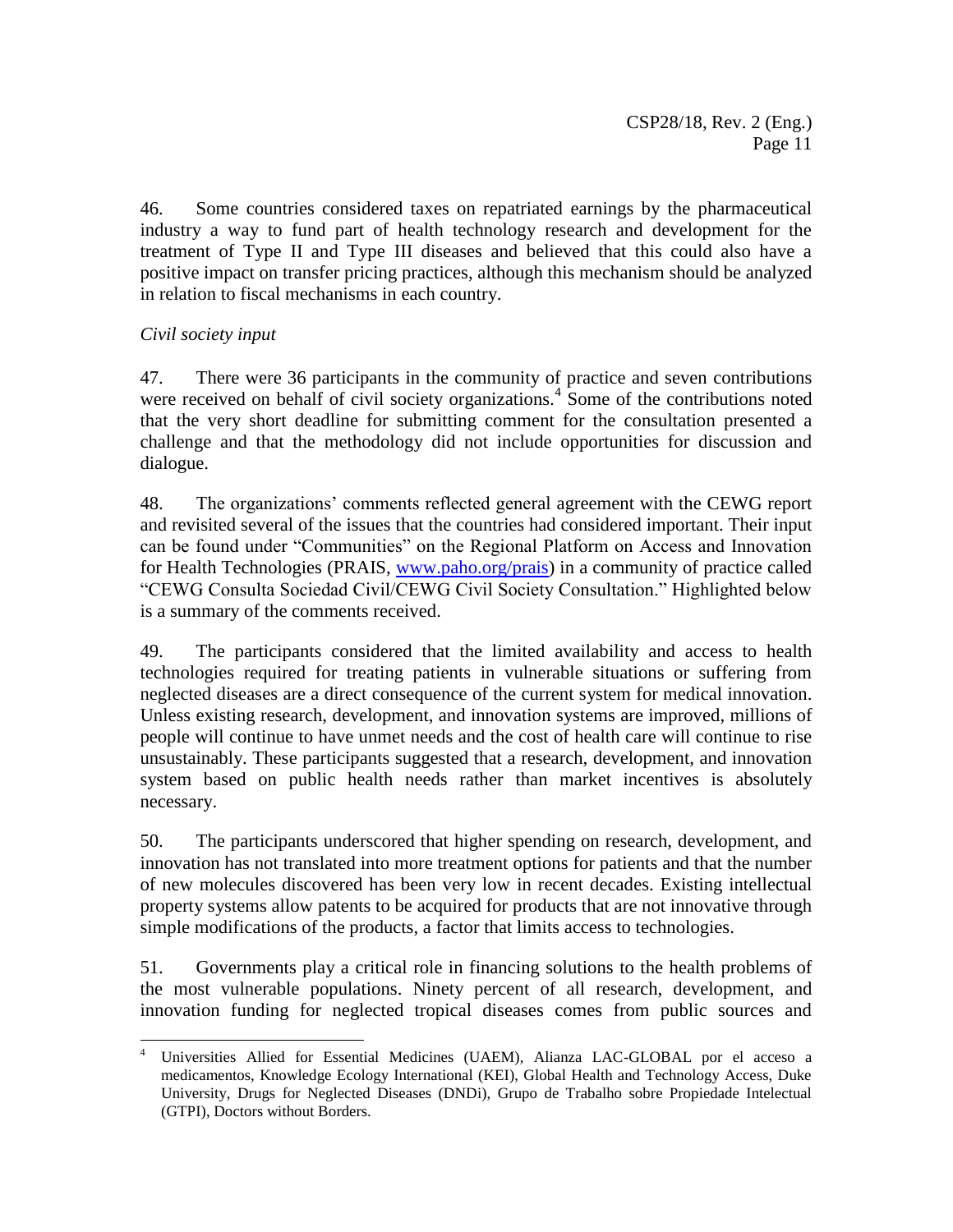nonprofit organizations. Collaborative research, development, and innovation models require an increase in global funding and technical resources as well as a reduction in their costs through open innovation, the management of intellectual property rights in favor of access, the harmonization of regulatory strategies, and transparency in research and development costs. Accordingly, it is suggested that promising CEWG proposals be thoroughly considered.

52. Most of the contributions received suggested that mechanisms that dissociate the cost of research, development, and innovation from the price of the end product are the most important proposals in the CEWG report.

53. Several participants repeatedly called the proposal for an international agreement on the coordination and financing of drug research and innovation very promising. Such an agreement is seen by many participants as the mechanism that would permit coordination of the Member States' commitment to setting priorities based on health needs in the developing countries and to allocating funds to address those needs.

54. Establishing a binding agreement would enable countries to agree on a sustainable system for medical innovation to develop products based on the priority health needs of developing countries, thereby making new pharmaceutical products available and accessible. Some participants suggested that this system should be binding in terms of financial contributions and that potential mechanisms for facilitating collection of these should be explored. Many did not agree that "soft" treaties are appropriate for the proposed objectives. In addition, they suggested that the range of diseases that could be financed through the agreement be expanded, since including diseases that are prevalent in developed countries could elicit greater commitment from these countries.

55. Open innovation systems, open licensing, publicly funded innovation, patent pools, and the use of prizes are some of the mechanisms that would help dissociate the cost of research, development, and innovation from product prices, increasing product availability and accessibility. Some participants also thought that a global health research and development observatory could support decision-making on financing in the countries.

56. The advantages of harmonizing regulations to accelerate research and access led some participants to recommend the inclusion of this component in a possible international research and development treaty, bearing in mind that this does not mean that the regulatory authorities in developed countries are best positioned to evaluate the quality of products for diseases prevalent in developing countries.

57. The feasibility of many of these proposals is evidenced through current experience, including product licensing for research, the awarding of publicly funded prizes to encourage innovation, and the success that other industries such as the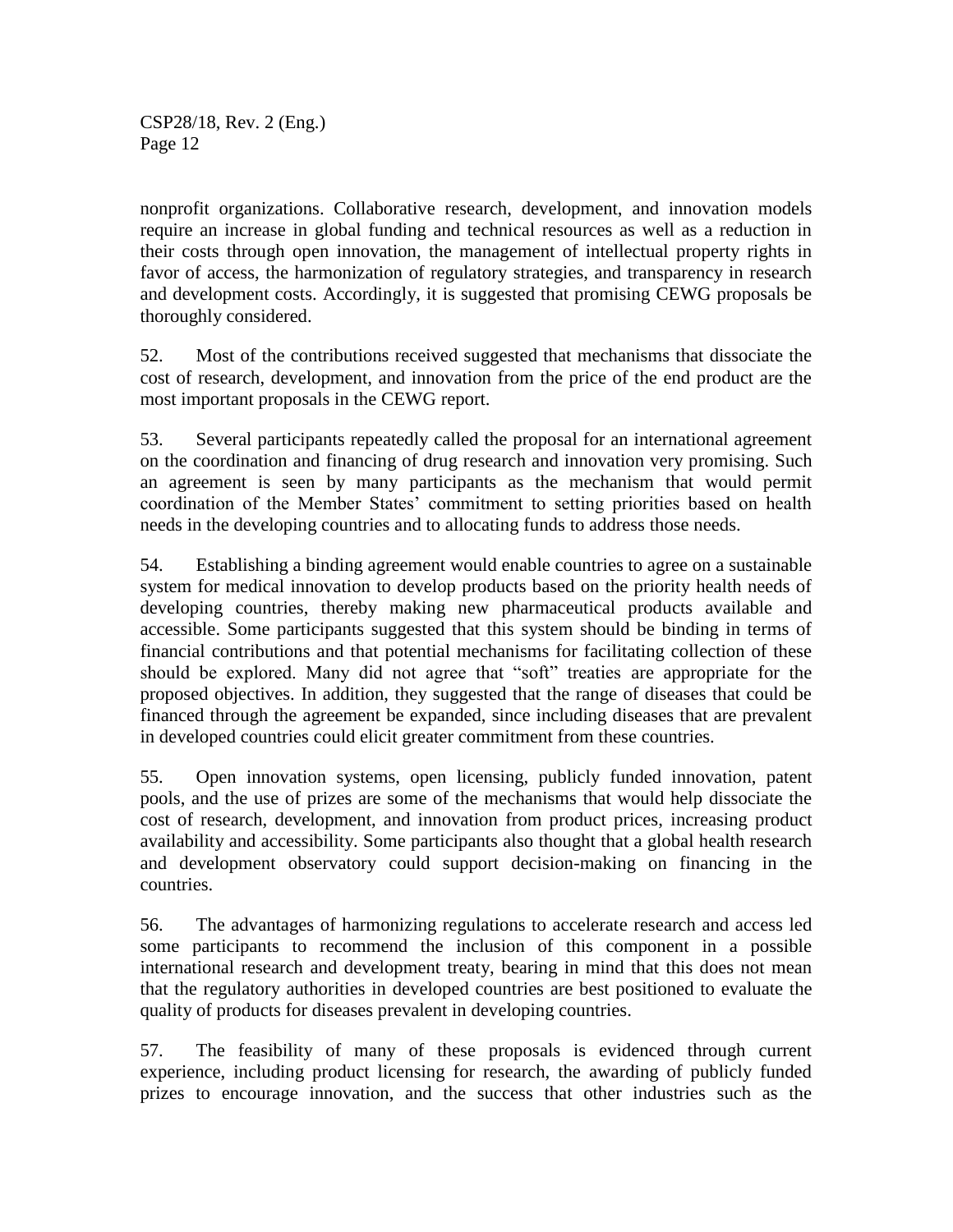information technology industry have had in adopting many of these practices without adversely affecting commerce. Regional efforts to establish a prize in the area of Chagas' disease are pertinent examples.

### **Action by the Pan American Sanitary Conference**

58. The Conference is requested to take note of this report and issue recommendations.

Annex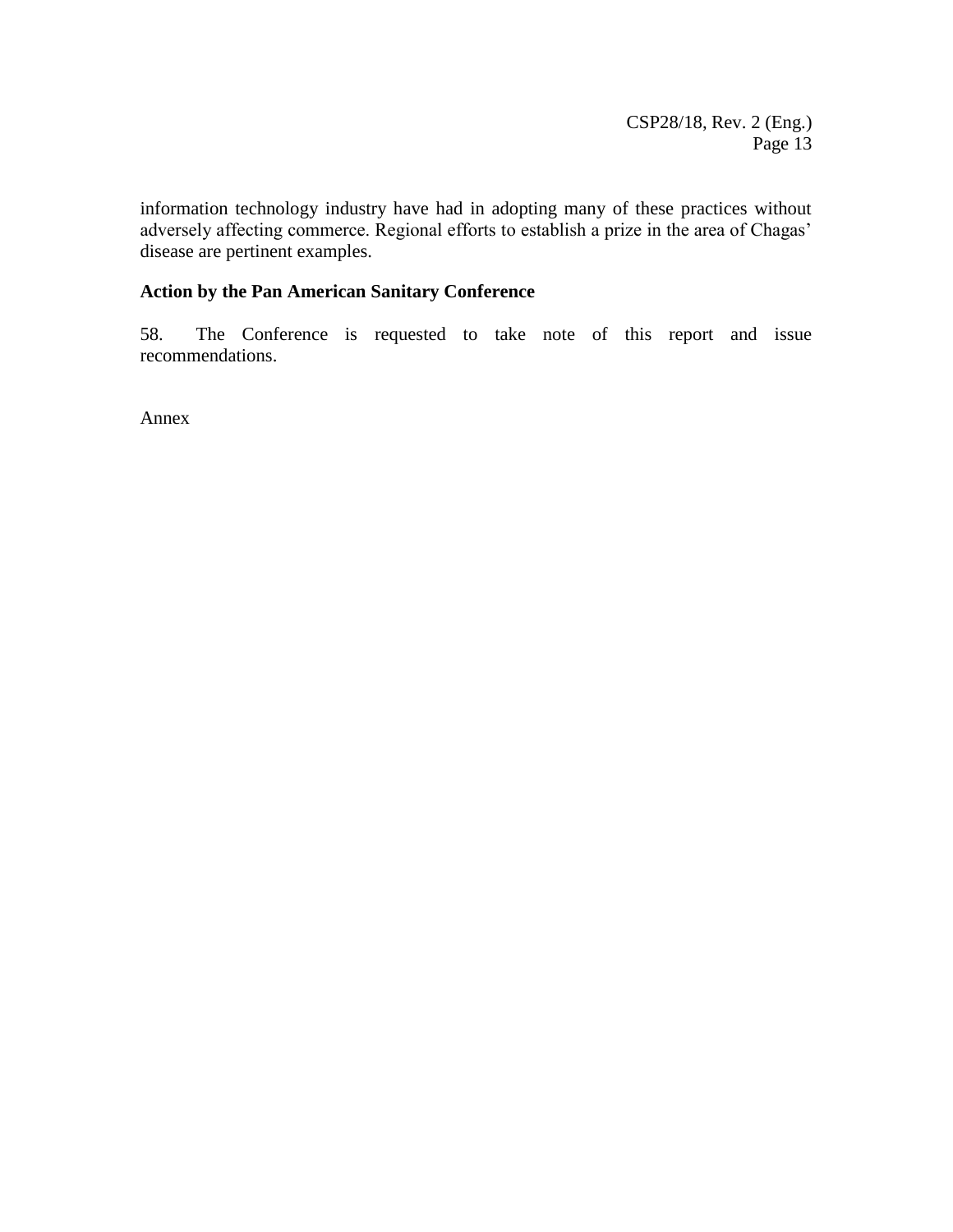#### **QUESTIONS FOR THE REGIONAL CONSULTATION ON THE CEWG**

#### **General Questions**

- (a) What proposals evaluated by the CEWG are most relevant to the context of the Americas?
- (b) Are there CEWG proposals that may not be applicable to the national or regional context?
- (c) Are any of the CEWG proposals currently in development within your country?
- (d) Does your country participate in any regional initiatives aligned with the CEWG proposals?

#### **Additional Question from Colombia**

(e) What is the position of your country regarding the proposal of the CEWG to initiate negotiations of a binding international instrument on research and development in health? What should this instrument contain?

#### **Additional question from the United States**

- (f) Have you had national-level discussions with your finance ministry and other relevant government entities regarding the recommendation to commit 0.01% of your country's GDP to this effort? Is your government prepared to commit to allocate such funds?
- (g) Should this financing mechanism set explicit goals in terms of developing products through to the point of demonstrating health impact? Should the financing pool include a requirement for periodic evaluation of its effectiveness?
- (h) Do you support the recommendation for a pooled financing mechanism to be managed by WHO?
- (i) The process of promoting access to new products may require additional interventions not covered by the scope of the CEWG report, particularly toward the end of the pipeline for product development and access. Are there any additional concepts that you believe WHO Member States should include in their discussion of financing and coordination activities moving forward?